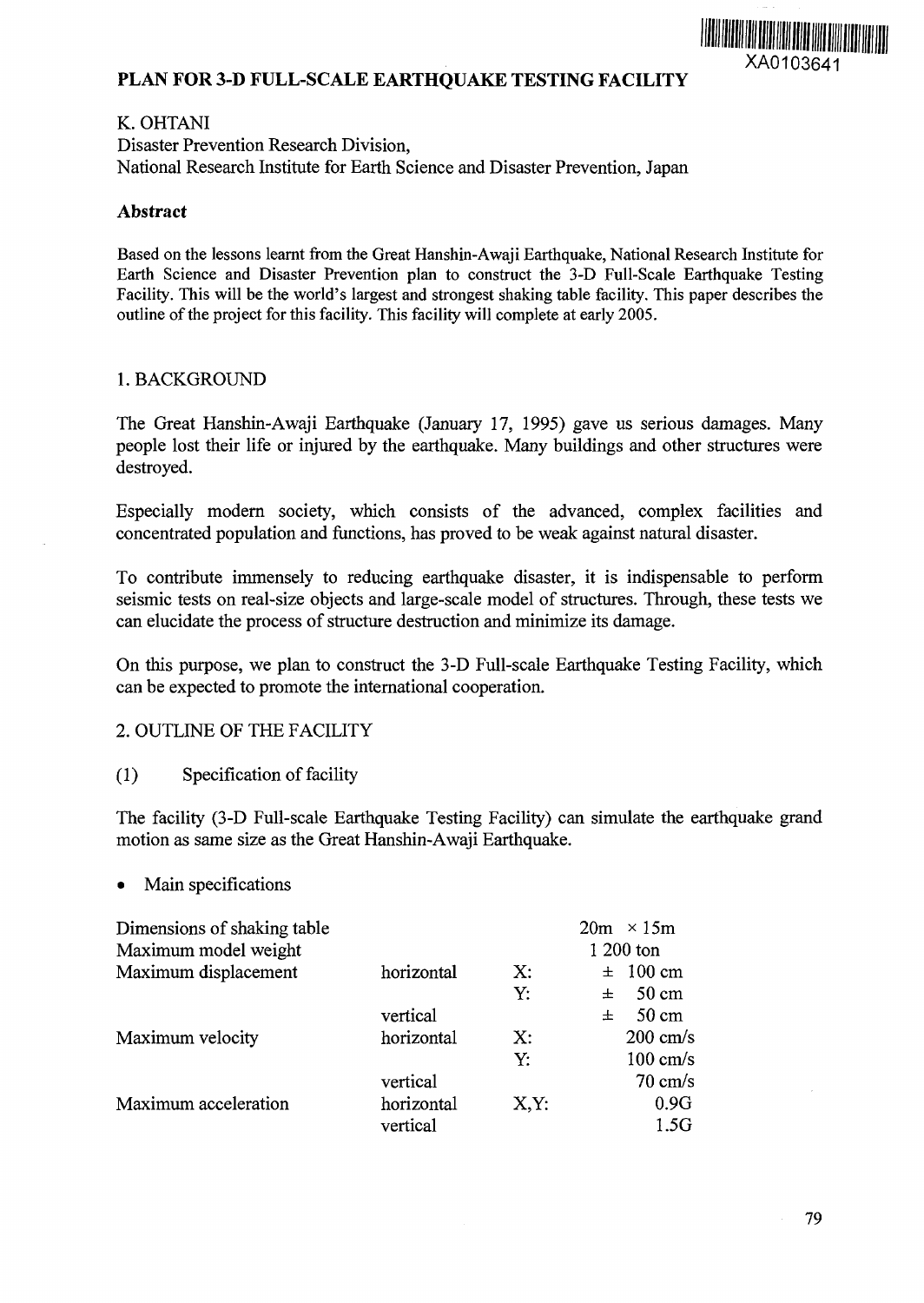- (2) Planed construction period:  $1998 \sim 2004$  (Japanese fiscal year base)
- (3) Major research subjects

Liquefaction of sand layer Reinforced concrete building Bridge Liquid tank Behavior of structure while liquefaction Interaction between non-liquefied ground and structure

(4) Usage

The facility will be available for use to domestic and international research organizations and researchers.

# 3. DEVELOPMENT OF TECHNIQUE FOR VIBRATION SYSTEM

Prior to construction of the 3-D Full-scale Earthquake Testing Facility, four years project for horizontal and vertical vibration system and the prototype of the facility has been developed since 1995.



*FIG. 1.*